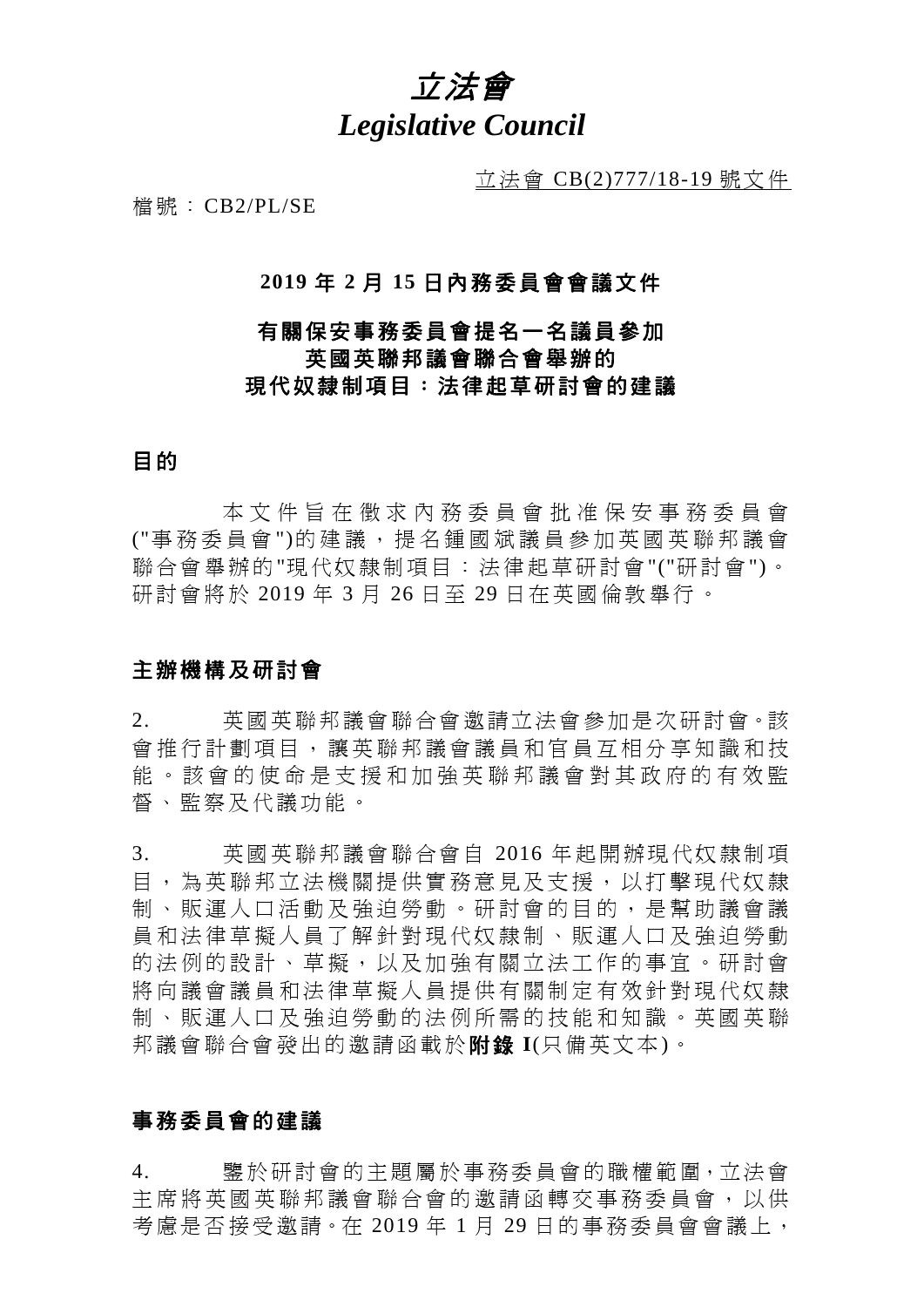委員同意接受激請,並同意開放是項激請予立法會所有議員, 而事務委員會委員則獲優先考慮。

5. 秘書處已請立法會所有議員表明是否有意參加研討 會,並告知議員,參加研討會的議員於返港後會被邀請向內務 委員會提交報告。鍾國斌議員(事務委員會委員)表示有意參加研 討會。秘書處其後通知議員,事務委員會將提名上述議員參加 研討會。

#### 撥款安排

6. 根據立法會行政管理委員會已通過的安排,每位議員均 獲安排設立一個數額為 55,000 元的海外職務訪問帳目, 以供 議員在每個立法會任期內參加港外職務訪問。議員僅可使用此 海外職務訪問帳目進行已獲內務委員會批准的職務訪問。任何 超出標準或海外職務訪問帳目可動用餘額的開支, 須 由有關議 員承擔。

7. 根據初步預算,每名參加研討會的議員的開支(包括機 票、酒店住宿、膳食、市內交通及雜項開支等)約為 33,700 元(選 乘經濟客位)、49,500 元(選乘特級經濟客位)及 71,500 元(選乘商 務客位)。預算開支的分項數字載於附錄 **II**。實際開支會視乎確 認機票訂位及酒店訂房時的價格而增減。

### 徵詢意見

8. 根據《內務守則》第 29A(d)條,凡應邀以立法會或其轄 下委員會的名義前往香港以外的地方進行,而開支擬記入個別 議員的海外職務訪問帳目的訪問活動,均須經內務委員會批准。

9. 謹請內務委員會批准鍾國斌議員參加將於 2019 年 3 月 26 日至 29 日在英國倫敦舉行的研討會,以及把開支記入其海外 職務訪問帳目。

立法會秘書處 議會事務部 2 2019 年 2 月 14 日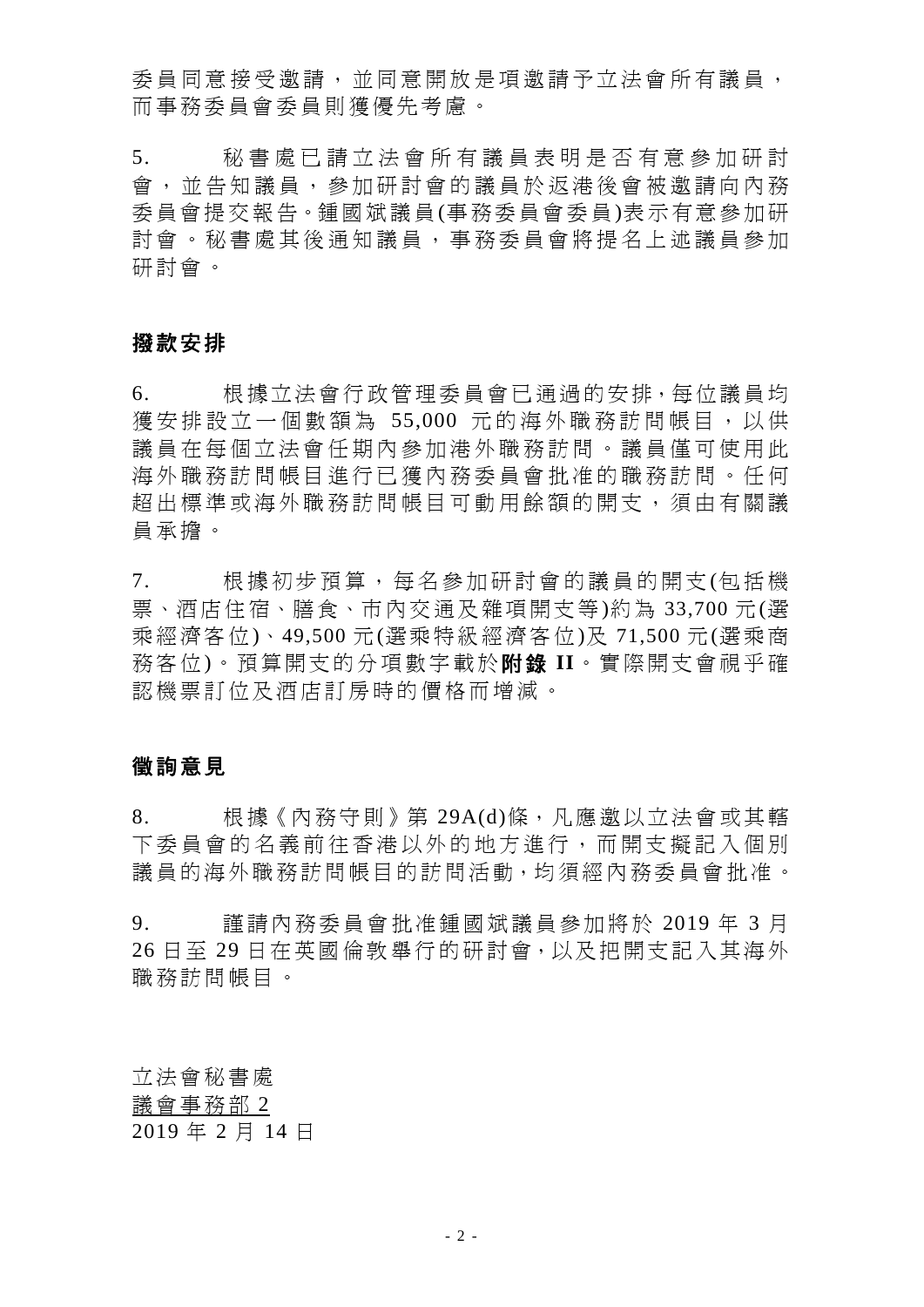附錄 **I Appendix I** 



# **Modern Slavery Project: Legislative Drafting Seminar**

26-29 March 2019

# **INVITATION**

In partnership with:

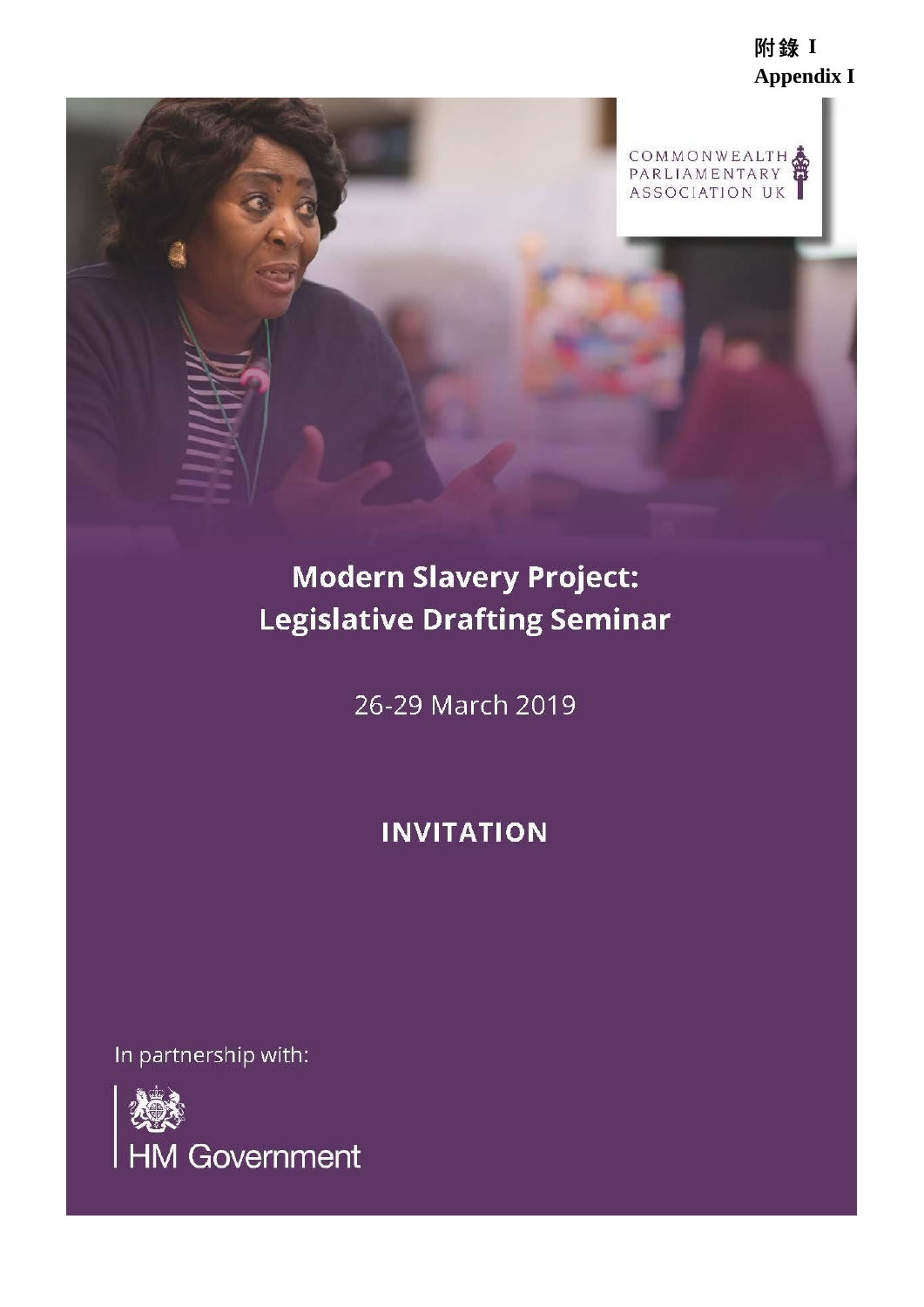

# INVITATION

# Modern Slavery Project: Legislative Drafting Seminar 26 - 29 March 2019

The Commonwealth Parliamentary Association UK (CPA UK) implements programmes to share knowledge and skills between parliamentarians and officials from across the Commonwealth. Since 2016, CPA UK has run the Modern Slavery Project to provide practical advice and support to Commonwealth legislatures seeking to combat modern slavery, human trafficking and forced labour.

CPA UK will host a Legislative Drafting Seminar from Tuesday 26 to Friday 29 March 2019 at the Houses of Parliament in London. This seminar will provide parliamentarians and legislative drafters with the skills and knowledge to develop effective modern slavery, human trafficking and forced labour legislation. It will build upon the first Legislative Drafting Seminar held in December 2017.

On the final day of the visit, Commonwealth parliamentarians will also join a UK Member of Parliament in their constituencies to see how they work with local organisations to combat modern slavery-related crimes.

I am delighted to invite your legislature to apply for the following places at the seminar:

- **2 parliamentarians** who work on modern slavery-related issues or sit on a committee whose mandate covers related issues.
- **1 experienced legislative drafter** who will play a key role in the drafting and amending of modern slavery, human trafficking and forced labour legislation

Legislatures may additionally choose to nominate 1 further clerk/senior official or parliamentarian. However, their attendance would be completely at the legislature's own cost. Ideally this should be an individual who will play a key role in the process of passing modern slavery, human trafficking and forced labour legislation.

Please follow the application procedures outlined within this invitation and submit your nominations by **Sunday 20 January 2019**. Due to time constraints and a high level of expertise required to participate effectively, any applications that are received after the above indicated deadline and/or do not follow the nomination criteria are unlikely to be successful.

My colleagues and I look forward to welcoming you to Westminster in March.

ilane

Jon Davies Chief Executive, Commonwealth Parliamentary Association UK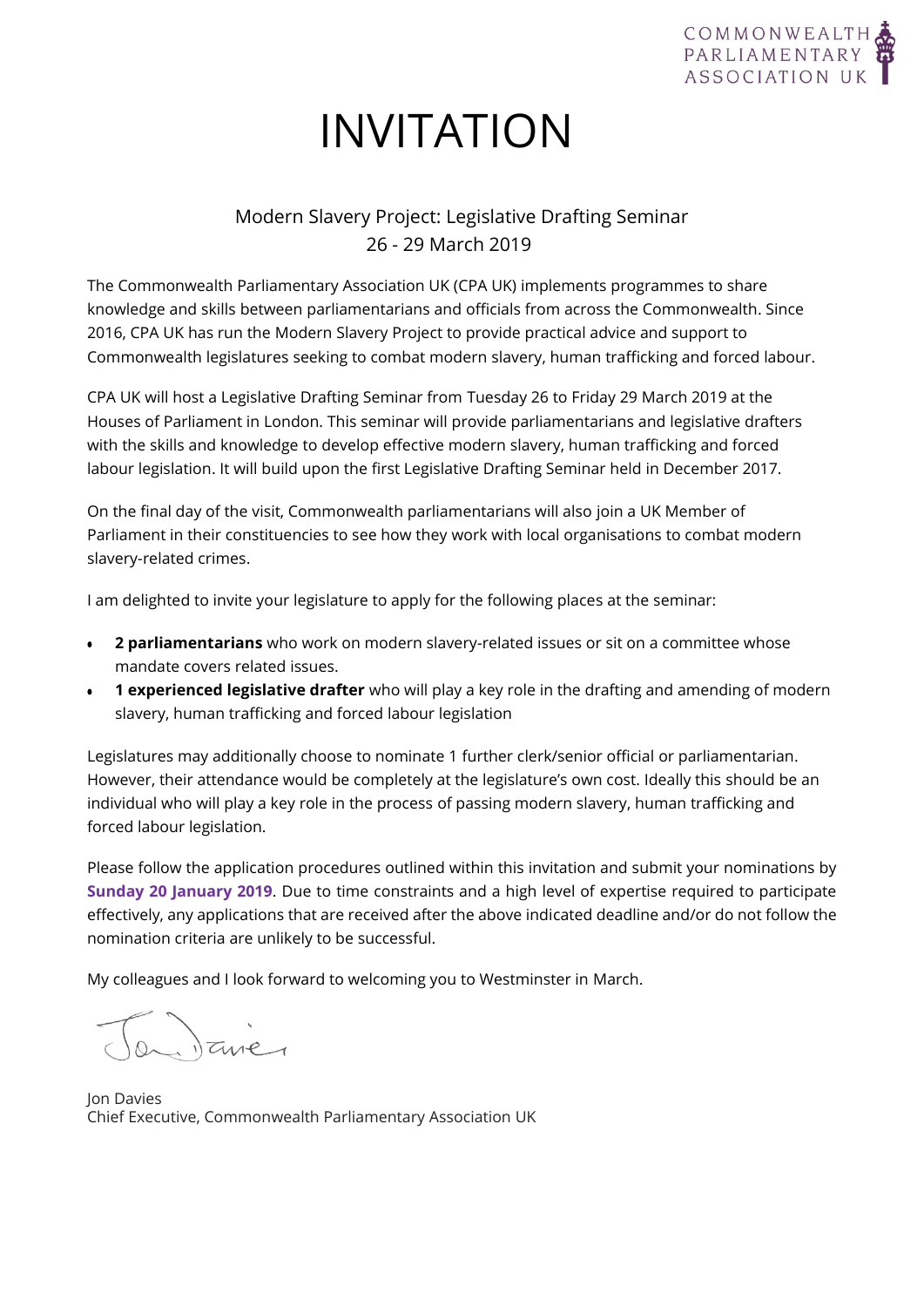

# AIM

The aim of the Legislative Drafting Seminar is to support parliamentarians and legislative drafters in the design, drafting and strengthening of modern slavery, human trafficking and forced labour legislation.

Using knowledge and experience from legislative experts with experience across relevant Commonwealth countries and beyond, the Legislative Drafting Seminar delegates will enhance their understanding of:

- 1. The need for effective legislation to combat modern slavery, human trafficking and forced labour.
- 2. Relevant international standards, the latest evidence on modern slavery related crimes and good practice on responding to modern slavery, to enable them to draft effective legislation.
- 3. How to build support for legislation and how to use parliamentary processes to introduce and pass effective legislation.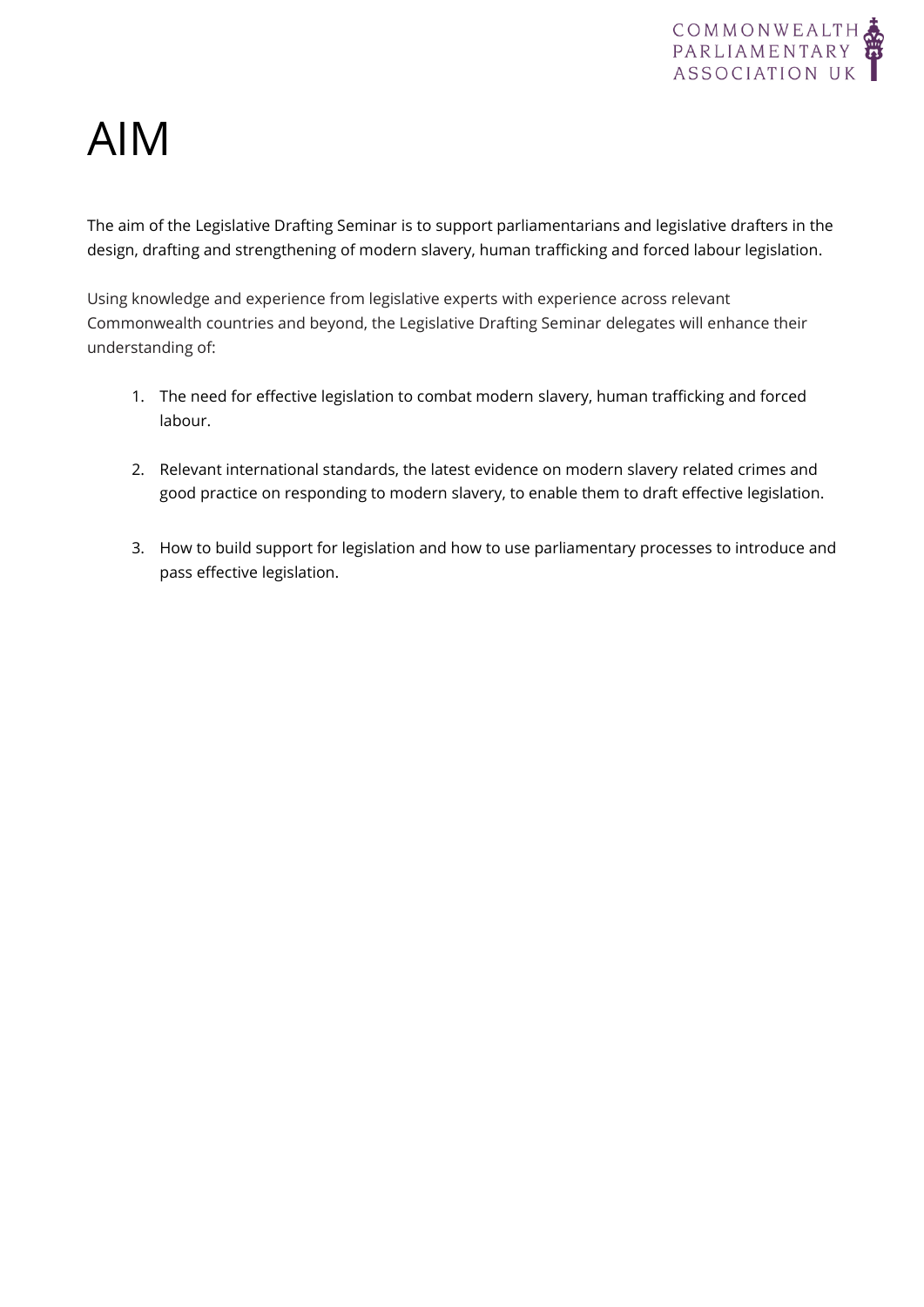

# APPLICATION PROCESS

#### **Places per Legislature**

Each legislature may apply for:

- **2 parliamentarians** who work on modern slavery-related issues or sit on a committee whose mandate covers related issues.
- **1 experienced legislative drafter** who will play a key role in the drafting and amending of modern slavery, human trafficking and forced labour legislation

Each legislature may apply for **one** additional place for a clerk, senior official or parliamentarian. However, **they must bear the full cost of that individual's participation**.

To apply for places at the seminar, please complete the enclosed Participant Nomination Form and return it to CPA UK by no later than **20th January 2019**.

Due to a high demand for limited places, any applications received after the stated deadline will be held as a reserve.

#### **Compulsory Nomination Criteria**

When selecting participants for nomination, you are requested to consider the following criteria:

- a. Parliamentarians **must** be actively engaged in combating modern slavery, human trafficking and forced labour in your country, or have attended one of CPA UK's programmes on modern slavery, human trafficking and forced labour. The seminar will focus on technical, specific issues pertaining to drafting legislation; parliamentarians must already have a thorough understanding of the subject. This will also ensure continuity and long-term engagement with CPA UK's Modern Slavery Project and its stakeholders.
- b. Legislative drafters should be those who will play a key role in drafting future modern slavery, human trafficking and forced labour legislation.
- c. If a legislature chooses to additionally nominate a clerk/senior official to attend, they must be an individual who will play a key role in the process behind passing modern slavery/ human trafficking legislation.
- d. It is CPA UK policy to encourage broad participation in its events. Where possible (and in the context of the above criteria) please nominate parliamentarians from both government/majority parties and opposition/minority parties. You also should consider gender balance and youth representation when nominating.
- e. Participants are expected to arrive for the start of the programme and to participate fully until its conclusion. Legislatures should only nominate participants who will attend the entire seminar programme.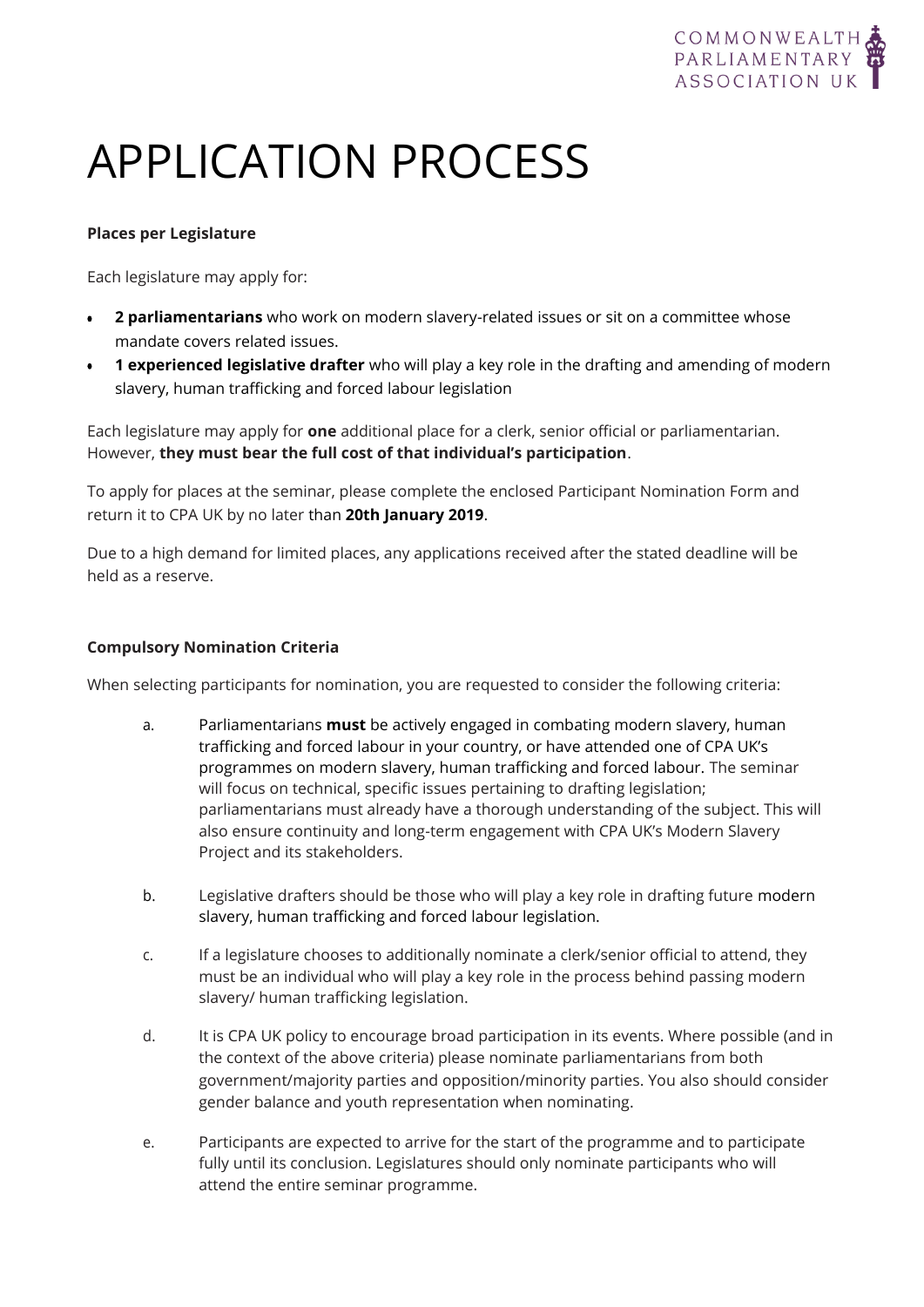

Due to limited places for the seminar, there is a likelihood that it will be oversubscribed. Therefore, it is important to note that nominations that meet the above criteria are more likely to be selected.

Legislatures whose nominations do not meet the criteria may be asked to reconsider. Please ensure that the above information is disseminated to the nominated participants to ensure they understand the criteria.

#### **Participant Progress Evaluation**

As well as participating actively in the programme, participants will be expected to take part in preassessment, post-assessment and feedback exercises. CPA UK intends to assess participants' level of knowledge and experience prior to the seminar and at the conclusion of the seminar to assess the value that the programme has provided.

#### **Acceptance of Participant Places**

CPA UK will inform legislatures of the outcome of the application and selected participants by the close of business on **30th January 2019**.

#### **Visas**

Upon confirmation of delegate places at the seminar, CPA UK will provide a visa support letter as proof of involvement with the programme. Beyond this, CPA UK is not able to assist in the visa application process. Additional information can be found here: [https://www.gov.uk/browse/visas](http://www.gov.uk/browse/visas-immigration)[immigration](http://www.gov.uk/browse/visas-immigration)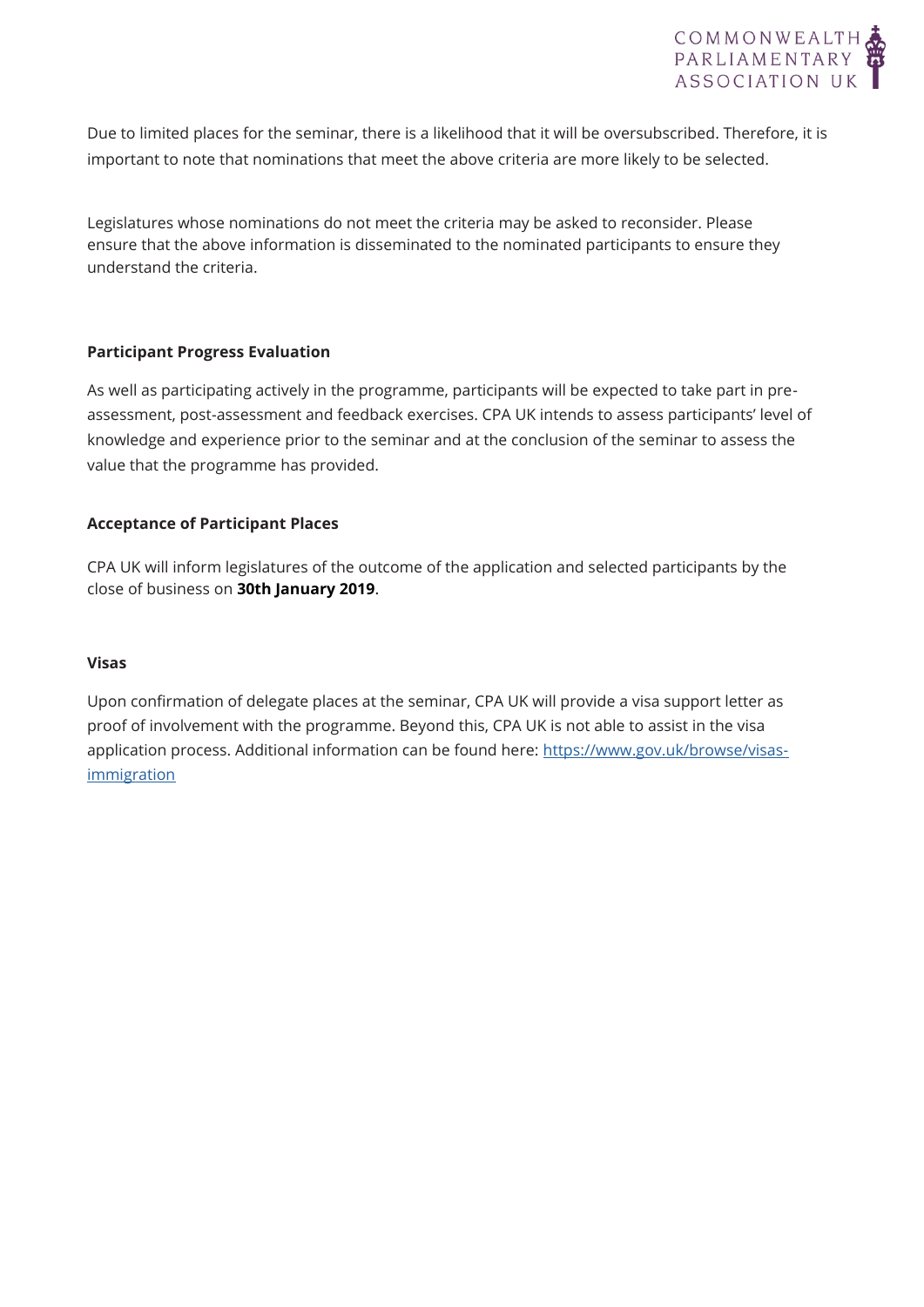

#### **Funding & Participation Costs**

Subject to confirmation to attend the seminar, the following arrangements will apply to participating delegations:

CPA UK will fund:

1. Tea/Coffee and lunches as part of the official seminar programme.

Delegates will be responsible for the following:

- 1. Return travel to the UK;
- 2. Booking and paying for their accommodation;
- 3. Airport-hotel transfers;
- 4. Visa fees;
- 5. Meals outside of the official seminar programme;
- 6. Personal expenses during the seminar period (laundry, telephone, room service, mini- bar, etc);

Delegates attending the seminar are asked to arrive on 25 March 2019 and attend the full seminar programme, from Tuesday 26 - Friday 29 March 2019 inclusive.

Details of the official seminar hotel will be issued to all successful legislatures when they are notified of their places. The hotel will be in the immediate vicinity of the Houses of Parliament.

#### **Spouses/Accompanying Persons/Children**

The seminar will include an intensive programme for the delegates, requiring their full focus and attention. It is CPA UK policy that spouses, accompanying persons and children are not invited to attend any part of the programme. No additional programme for spouses/accompanying persons will be organised.

#### **Withdrawals/Cancellations/Liabilities**

Legislatures are requested to inform CPA UK immediately if a delegate cancels, or if for any reason will not arrive in London as scheduled. Once legislatures have committed to delegate attendance at the seminar, any cancellation fees or liabilities incurred by CPA UK as a result of a delegate failing to attend for any reason - including inability to secure a visa or departing early or arriving in London and failing to attend - will be passed onto the legislature for reimbursement to CPA UK.